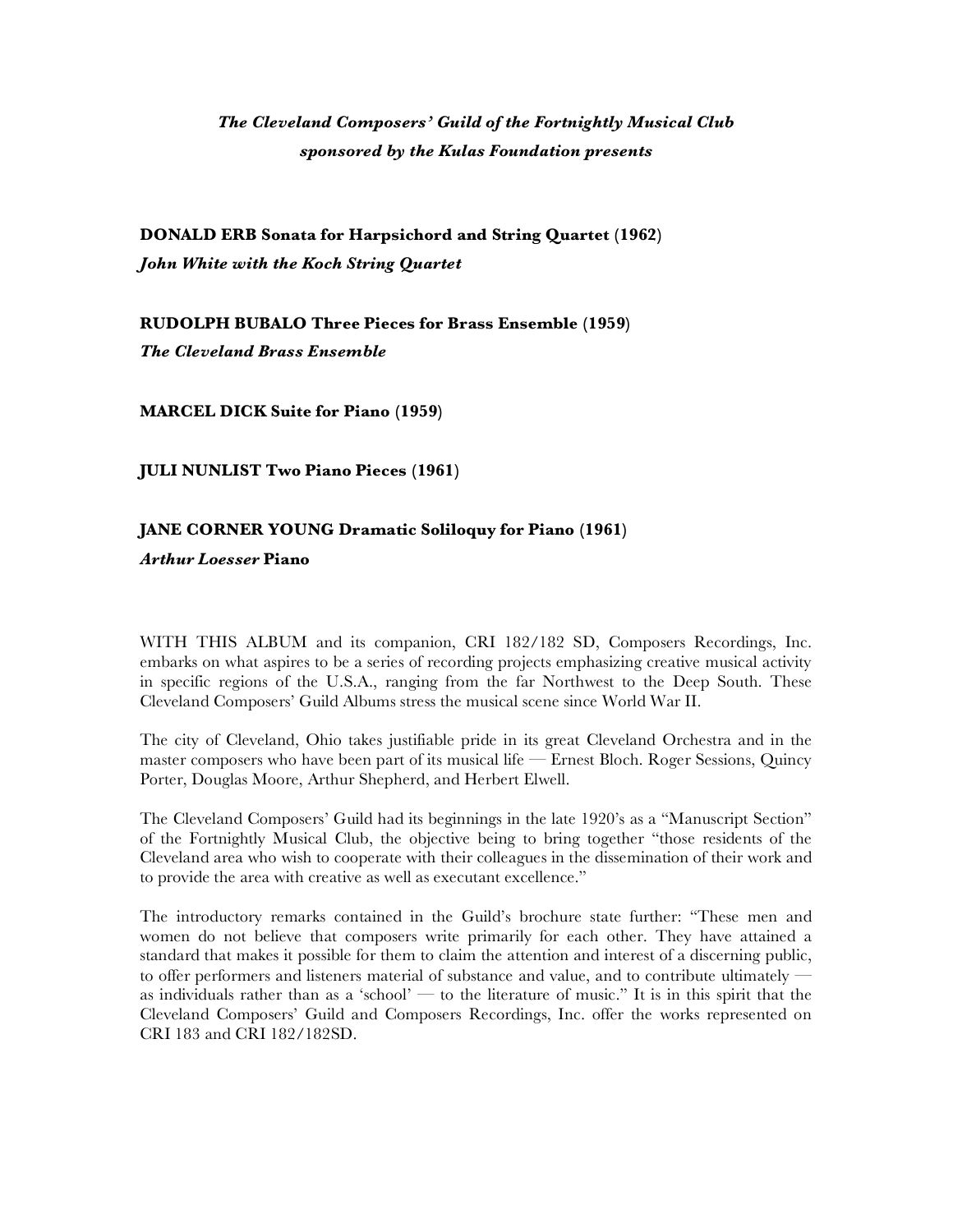These recordings are made possible through the generosity of THE KULAS FOUNDATION, the Cleveland non-profit organization that carries on the philanthropic work of Mr. and Mrs. Elroy J. Kulas, who for many years were among the nation's notable benefactors of music. Most recently, the Kulas Foundation has sponsored a series of American music recordings by the Cleveland Pops Orchestra under Louis Lane's direction, on the Epic label which, with these CRI discs of the Cleveland Composers' Guild, provide meaningful encouragement to the composers who have contributed significantly to the city's cultural life.

The Cleveland Composers' Guild and Composers Recordings Inc. wish to thank the Cleveland Institute of Music for the use of its new Kulas Hall for these recordings.

\_\_\_\_\_\_\_\_\_\_\_\_\_\_\_\_\_\_\_\_\_\_\_\_\_\_\_\_\_\_\_\_\_\_\_\_\_\_\_\_\_\_\_\_\_\_\_\_\_\_\_\_\_\_\_\_\_\_\_\_\_\_\_\_\_\_\_\_\_\_\_\_

**DONALD ERB** (b. Youngstown, Ohio, 1927) studied at Kent State University, the Cleveland Institute of Music and at the University of Indiana. He worked in composition with Harold Miles, Marcel Dick, Nadia Boulanger, and Bernard Heiden. He is currently teaching and completing a doctorate at the University of Indiana. During 1962-63, he was a Ford Foundation Composer-in-Residence at Bakersfield, California. Most recently Mr. Erb completed his fourth commission for the well-known New York concert series, Music in Our Time.

Of Mr. Erb's Sonata for Harpsichord and String Quartet, John White, soloist on the present recording, informs us:

"Donald Erb's Sonata for Harpsichord and String Quartet (1962) is remarkable for its composer's conception of the harpsichord as a thoroughly contemporary instrument. Its range, rhythmic incisiveness, and varieties of registration are a sonorous foil to the myriad textures and timbres of his writing for string quartet. There are no overtones of 'neo classicism' in Erb's music for this medium, nor could the substitution of a piano for the harpsichord be tolerated. The characteristic burr of its attack acts as a powerful rhythmic generator to the first movement. — The slow movement, based on a four-note theme, builds to a climax in a harpsichord cadenza which is sustained by an answering cadenza for the quartet. — The peak of the finale is reached by the first violin in a high, isolated cantilena opposed by the harsh sonorities of the other instruments."

**RUDOLPH BUBALO** (b. Duluth, Minnesota, 1927) teaches at the Cleveland Music School Settlement. He studied at the Chicago Musical College of Roosevelt University where his teachers included Vittorio Rieti, Karel Jirak, Ernst Krenek, Rudolph Ganz, and John J. Becker. He received the College's Alice M. Ditson Scholarship Award in Composition, 19.54-1956. Mr. Bubalo's music has been represented extensively on programs of contemporary music festivals throughout the mid-west.

Three Pieces for Brass Quintet was completed in May 1959. The music is easily accessible to the listener in terms of thematic material, clarity of texture, and well-defined structure. The first movement contrasts lyrical-declamatory elements with thematic material suggestive of a tarantella. The middle movement is scherzo-like in quality. The outer sections are imitative in texture and virtuosic in manner while the more lyrical middle episode is distinctive in its syncopated rhythmic patterning. The last movement is in essence a study in lyrical polyphony. As such it makes exacting demands on the performers in terms of breath control and consistent beauty of tone, whether playing in muted or open style.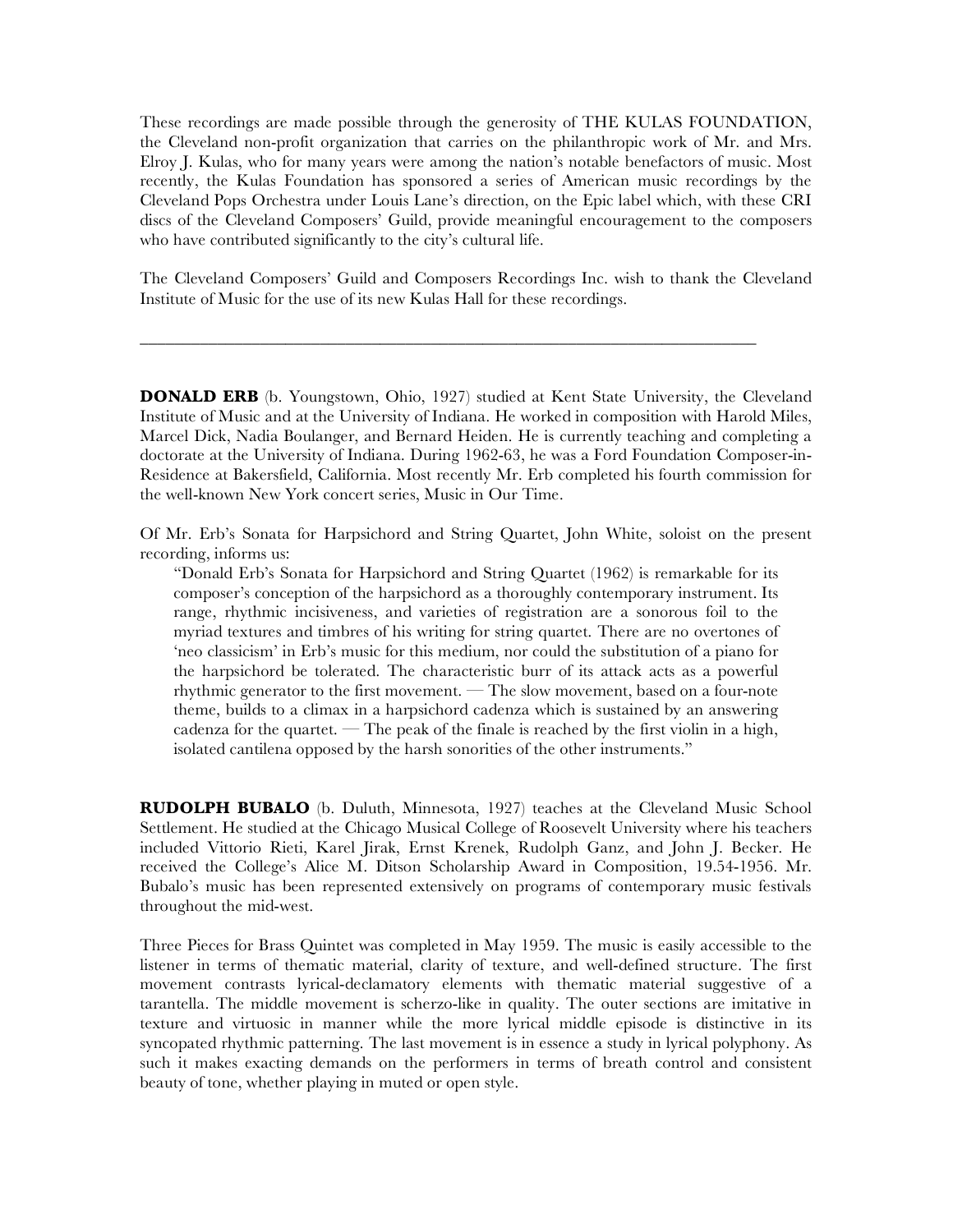**MARCEL DICK** (b. Miskolcz, Hungary, 1898) has been head of the Cleveland Institute's Theory and Composition Departments since 1948. He is a graduate of the Royal Academy of Music in Budapest where he studied composition with Zoltán Kodály. A gifted string player, Mr. Dick was first violinist of the Budapest Opera and Philharmonic Orchestra, violist of the Kolisch, Rose and Stradivarius string quartets, and principal violist of the Vienna Symphony, Detroit, and Cleveland Orchestras.

Dimitri Mitropoulos and The Cleveland Orchestra premiered Mr. Dick's Symphony in 1950, and the composer led the same ensemble in premieres of his Capriccio for Orchestra in 1957 and of the Adagio and Rondo for Orchestra in 1963.

Mr. Dick's Suite for Piano was commissioned by Kent State University honoring its Semicentennial in 1960. After its Cleveland premiere by Arthur Loesser in March 1964, Bain Murray reviewed the work in the Heights Sun-Press:

"The Suite is compelling and imaginative in its blend of 20th and 18th Century ideas. Here the twelve-tone technique is molded into a series of Baroque dance and contrapuntal forms which give it great variety of texture and mood. It contains a driving Prelude, a Menuet that makes a graceful bow to the famous one in Mozart's *Don Giovanni,* an imposing Recitative, a scampering Scherzo, a Gavotte, Arioso, and closing Toccata which uses the cantus firmus technique."

Mr. Dick, commenting on the serial aspect of his Suite for Piano, observes:

"I do not think that technical details, such as the nature of the tone-row, etc. would be of much interest to the listener. The tone row does not serve to generate my musical images any more than the diatonic scale did in previous times."

**JULI NUNLIST** (b. Montclair, New Jersey, 1916) graduated from Barnard College as a Phi Beta Kappa English major in 1940, and has turned seriously to musical composition only in recent years. She studied at the Manhattan School of Music in New York, receiving her Master's Degree there in 1964. Her composition teachers include Vittorio Giannini, Nicolas Flagello, Ludmila Ulehla, and Stephen Jay.

Mrs. Nunlist's Two Piano Pieces — *Lento* and *Presto* were composed in April 1961 and are dedicated to Anna Jatovsky, wife of her piano teacher, David Jatovsky. The *Lento* is lyric in character and rich in harmonic texture, while the *Presto* is a propulsive dance- like piece. Both are cast in simple three-part song forms. The Two Piano Pieces won the 1962 National Competition for Solo Piano held at Olivet College's Annual Festival of Fine Arts in Olivet, Michigan. They have been performed by Ralph Votapek, the talented young pianist who won the first International Van Cliburn Contest at Fort Worth, Texas, and by Andrius Kuprevicius of the Cleveland Music School Settlement faculty. Mrs. Nunlist's other works include 'an opera on Chaucer's *Pardoner's Tale* and an orchestral suite on Jiminez's *Platero and I.*

**JANE CORNER YOUNG** was born in Athens, Ohio, and is on the faculty of the Cleveland Music School Settlement. She studied at Ohio University, Western Reserve University and the Cleveland Institute of Music where she worked in composition with Marcel Dick and in piano with Beryl Rubinstein and Arthur Loesser. A well-known Cleveland pianist, Mrs. Young is Head of the Music Department at Hawthornden State Hospital.

In 1961 she received the Cleveland Institute Alumni Contest Award for her *Essences* for Two Violins.